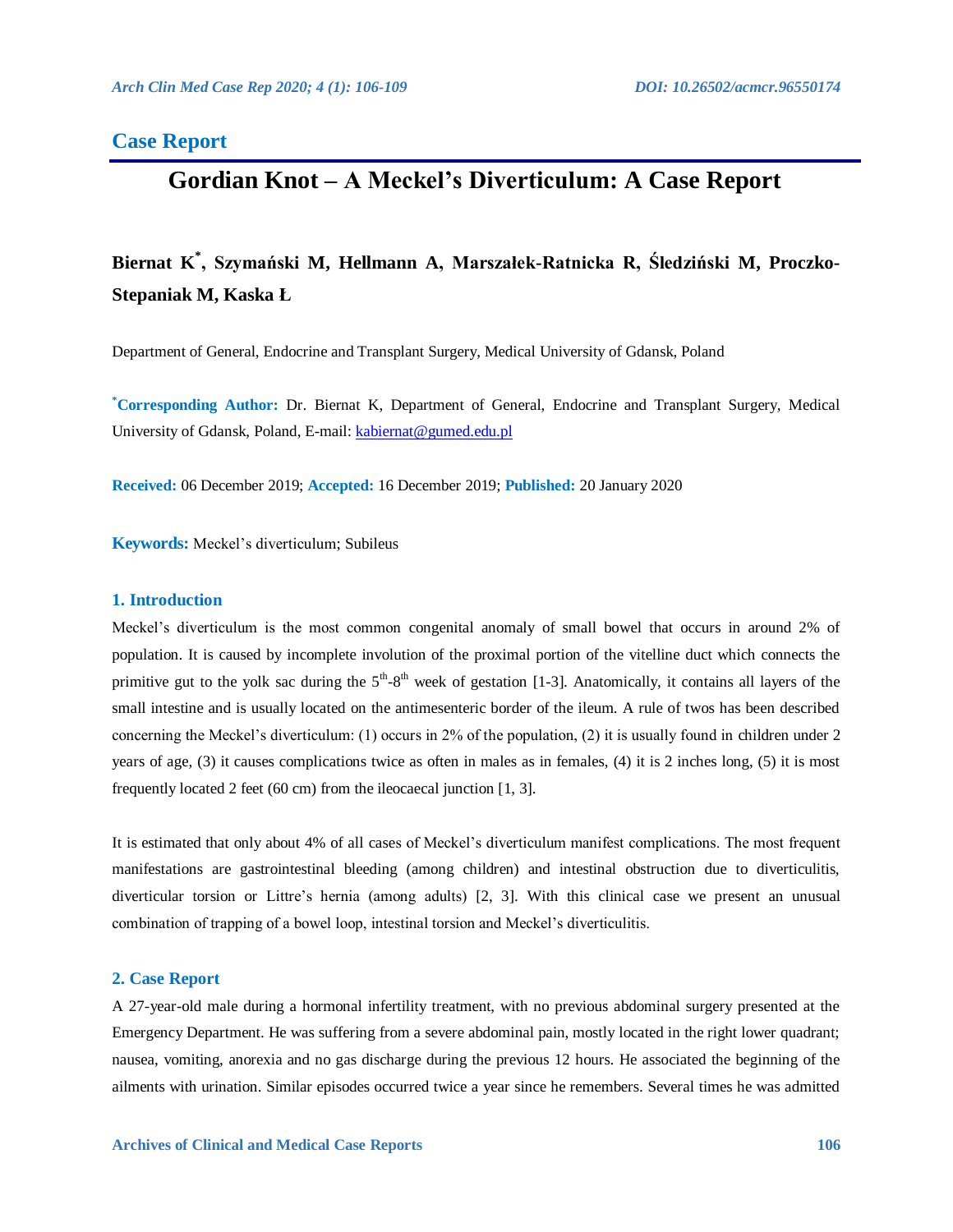#### *Arch Clin Med Case Rep 2020; 4 (1): 106-109 DOI: 10.26502/acmcr.96550174*

to different Emergency Rooms, with no diagnosis whatsoever. The patient's abdomen was tender and distended, with a positive Blumberg sign. The bowel sounds were slightly hyperactive. His body temperature was 36.6°C. Laboratory tests showed leucocytosis 19 910/µl, C-Reactive Protein 10.65 mg/l, Creatinine 1 mg/dl, Haemoglobin 17.7 g/dl and Haematocrit 50.6%. The abdominal X-ray indicated air-fluid levels and a suspicion of a GI tract perforation in the right abdomen. Because of a nonspecific image a CT scan was performed – it showed the characteristics of a subileus, with necking on the level of small intestine (Figure 1 and 2).



**Figure 1:** CT scan, sagittal plane.



**Figure 2:** CT scan, axial plane.

An emergency laparotomy was performed which revealed dilation of small bowel segments and a giant Meckel's diverticulum (8.5 cm long and 2.5 cm wide) connected to the umbilicus through a wide adhesion. A volvulus among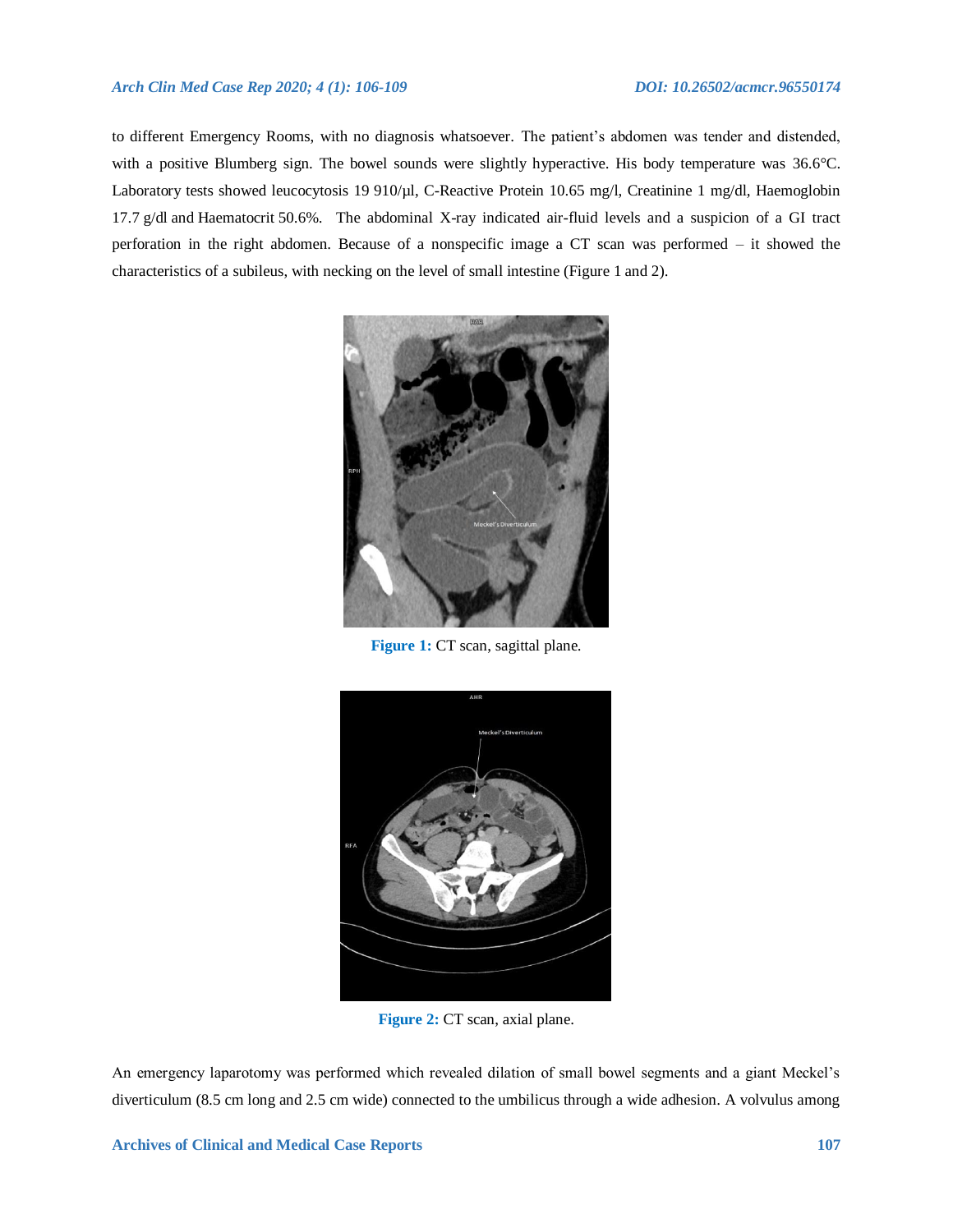#### *Arch Clin Med Case Rep 2020; 4 (1): 106-109 DOI: 10.26502/acmcr.96550174*

the small bowel loop that was slung over the diverticulum was found, which caused the organ to turn ischemic (Figure 3 and 4). The affected bowel was retracted and the adhesion was liberated. A surgical resection of the diverticulum was performed and the defect in the intestinal wall was double-stitched.

The patient was discharged on post-operative day 3 without any complications. Pathology findings indicated diverticulitis without any pancreatic or gastric metaplasia.



**Figure 3:** The small bowel loop that slung over the diverticulum.



**Figure 4:** The affected bowel was retracted and the adhesion.

### **3. Discussion**

The Meckel's diverticulum is a true diverticulum, consisting of all three layers of small intestine with an overall incidence of 2%. It results from an incomplete obliteration of the omphalomesenteric duct between the  $5<sup>th</sup>$  and  $7<sup>th</sup>$